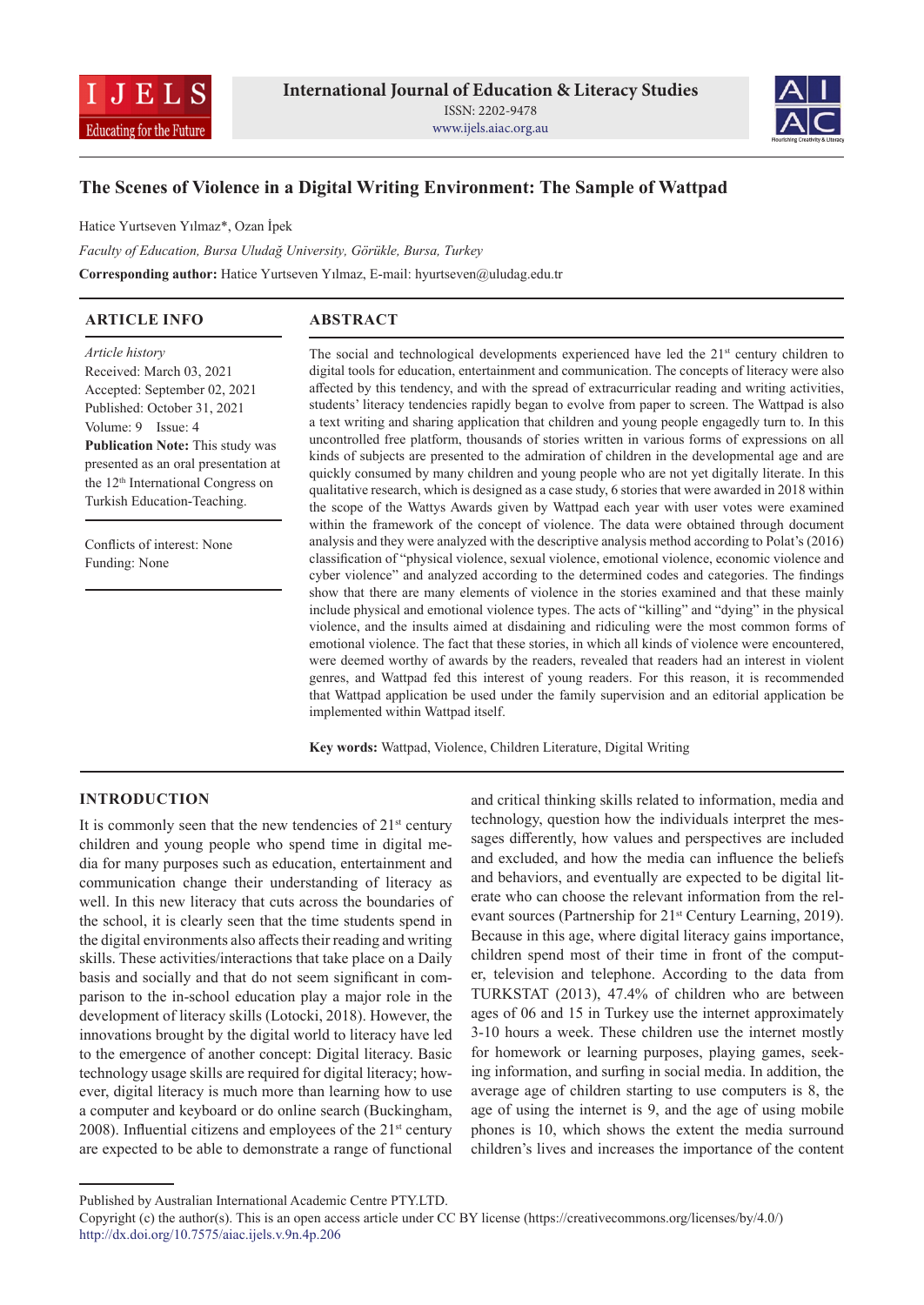presented. Moreover, it should not be forgotten that these data are before the Covid-19 pandemic because the pandemic has caused many adults and children to change their habits. Increasing the time spent at home has also increased the time children spend in front of the screen (Nathan et al., 2021). For this reason, the question of which digital content children interact with has become a worrying question in the minds of both educators and families.

The common point of the studies that reveal the negative effects of media on children is the idea that children are affected by the content they listen, play, read in the media and that violence is normalized in the eyes of children because of media (Avcı, 2011; Bandura & Walters, 1963, Bilgi, 2005; Şentürk & Turğut, 2011; Tokdemir et al., 2009). American Psychological Association (2013) expressed this situation as follows: "The discussion is over. Over the last three decades, the most common finding in research on mass communication has been that exposure to violence scenes in the media increases aggressive behavior in children." This striking fact brings to mind the question: Why and how are children affected by the media? We can answer this with the principles of Social Learning Theory: The real sources of aggression are not aggressive impulses induced by instinctive genes and inhibitions that force the person into innate violence; but the encouragement to direct aggression under the influence of social and environmental conditions (Bandura, 1977). In other words, individuals gain their social behaviors through their experiences and observing models. By watching and observing their models, the child learns which behaviors are socially approved or rewarded in the society on the one hand, and which ones are punished or condemned on the other (Avcı, 2011, p. 13). It is useful to underline the concept of "model" here because, according to Yavuzer (2001, p. 188), the child self-identifies with a model in the development of his personality. While this model was a mother, father and close relative in the beginning, it gradually gives way to friends, movie and book heroes. In this respect, the fact that the characters of the book are morally and socially unhealthy causes the child to identify with a bad model. The negativity created by such heroes on children's character and personality formation has also been revealed by various studies (Bushman & Huesmann, 2006; McCrary, 1999; Uysal, 2003; Walmavan der Molen, 2004). As a matter of fact, there are studies showing that adolescents frequently resort to violence at school or are exposed to various types of violence (Alikasifoğlu et al., 2004; Kapçı, 2004; Kepenekçi & Çınkır, 2005). All of these show that the mass media encompass life in various ways with the changing and developing technology, and children and adolescents are the most affected ones by this (Okur-Berberoğlu, 2015).

## **WATTPAD**

Wattpad, a popular media application that can be accessed via both computers and smartphones, is a text writing and sharing application that children follow with enthusiasm. Participants have the opportunity to produce and share their own texts in this digital environment, to create their own virtual libraries according to their interests, to read and comment on other users' products and to shape their stories. This new generation of digital story creation is also called transmedia storytelling. This fresh genre can be thought of as a new world based on the demand of the audience to follow the content between different media platforms. The prominent features of this application are the presentation of the same content in various ways in different channels and the fact that a fan base not only consumes the content offered in these various channels passively, but also creates a community that contributes to production (Güran Yiğitbaşı, 2018).

Some of the studies that examined the effects of Wattpad on children demonstrated that Wattpad contributed to reading habits (Güran Yiğitbaşı, 2018; Sari, 2016) and improved reading comprehension (Hanifah & Bharati, 2019; Rahman & Iwan, 2019; Sari, 2016); others put forward that Watpadd improved children's writing skills (Adiningtyas, 2020; Eskimen & Erdoğdu, 2020; Hanifah & Bharati, 2019; Permatasari et al., 2020; Yuniar et al., 2019) and positively affected their writing attitude and motivation (Eskimen & Erdoğdu, 2020). Wattpad can be a remarkable application in terms of being a social environment where young people receive peer support, share their tastes, interests, values and feelings, and support their reading experiences outside of school. However, in addition to these positive features, the fact that children of all ages can easily access the application, which does not have a control system, brings some dangers with it. As a matter of fact, there are studies (Ağır, 2016, 2017; Karaosmanoğlu, 2019; Kaya et al., 2019; Sert Ağır, 2019) which reveal the risks that Wattpad may pose in terms of personality development due to its negative content. There are also studies that find Wattpad heroes' behaviors and attitudes against gender equality (Akar, 2019; Örgen & Güneş, 2018; Aytekin & Yavuz, 2019). Studies by Ak Başoğul (2018; 2021) also show that secondary school Turkish teachers find Wattpad texts objectionable for their students due to the elements they contain such as violence and sexuality. All these research results make it necessary to investigate the violent content of Wattpad, which is frequently used by middle school students (Tirocci, 2018).

#### **VIOLENCE**

Violence, which is one of the main problems of social life, is a concept that expresses the brute force applied by an organ in its narrow sense, and all human rights violations in a broad sense (Özerkmen, 2012, p. 4). In the report of the World Health Organization (Krug et al., 2002), violence means "deliberate use of physical force or power in a way that results in, or is highly likely to result in, injury to oneself, another person, a group/community, death, physical harm, development disorder or deficiency in a threatening or literally meant way." According to Michaud (1991), in an environment of mutual relations, if one or more of the parties behaves in a way that harms the others' values directly/ indirectly or collectively, the physical integrity, traditional (moral/ethical/spiritual) integrity and property, symbolic and cultural values, whatever the rate is, there is violence.

There are classifications regarding different types of violence that affect individual and social life (Krug et al., 2002;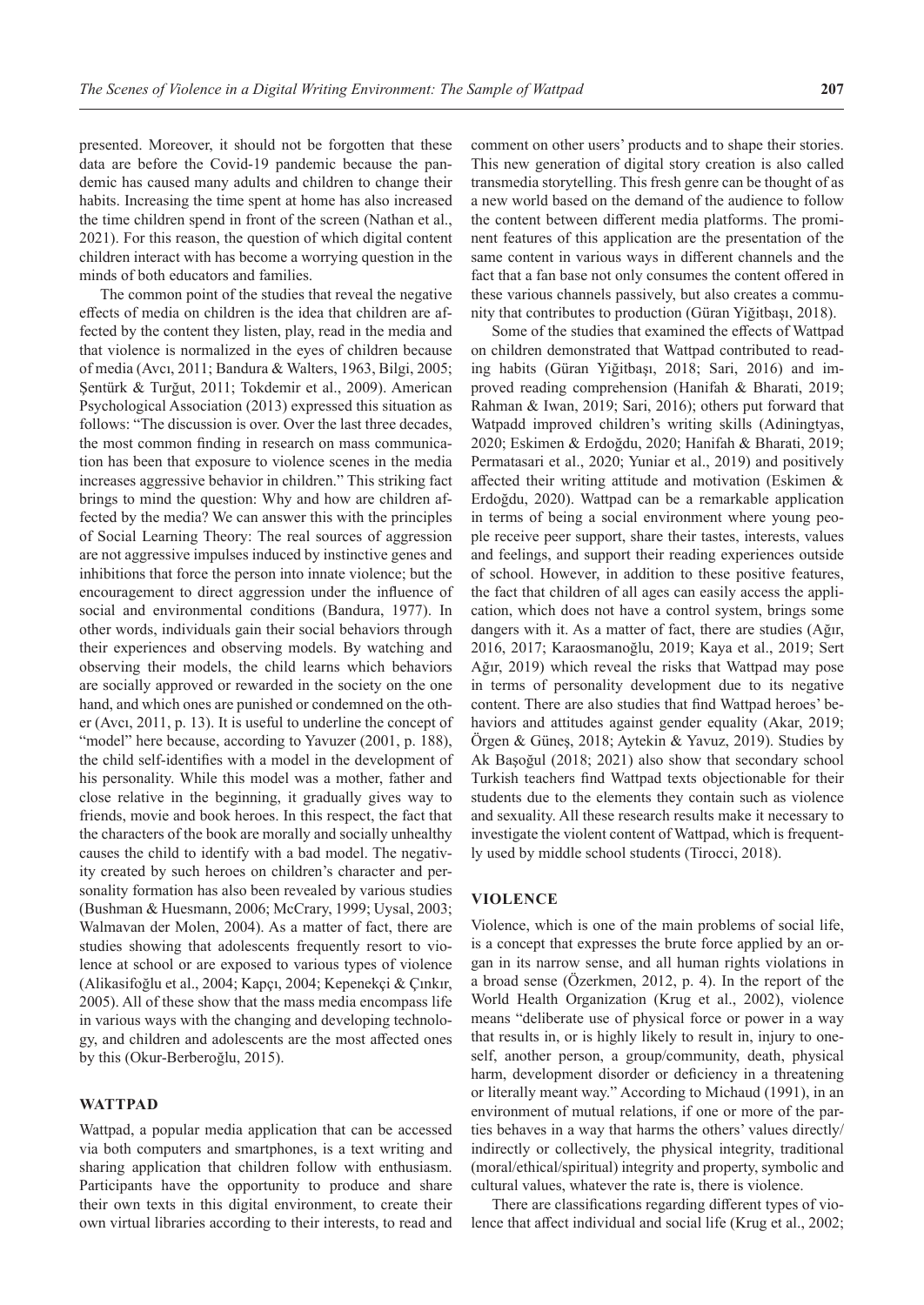Meyer & Farrell, 1998; Polat, 2016). In the distinction of types, sometimes the person being exposed to violence and sometimes the method of usage of violence is taken as a basis. Polat (2016) defines five types of violence as "physical, emotional, sexual, economic and cyber" according to the type of violence applied. Physical violence, which means harming a person by applying physical force, is the most widely known type of violence in society. Actions based on brute force such as beating, killing, murdering, and mauling are considered under this genre. Emotional violence, which is based on mental damage, includes acts such as humiliation, mocking, insulting, exploitation, mistreatment, and verbal expressions. In sexual violence, which involves a sexual act, using unwanted sexual words, or commercial sexual use of a person, the purpose is not only to take advantage of sexuality but to force, embarrass and harm the person who is being violent. Economic violence refers to the use of pecuniary resources as an element of enforcement, threat and control. An example of this type of violence is to restrict a person's economic freedom or to allude to their financial existence. Finally, cyber violence is the misuse of technology to harm someone. It is carried out especially with basic information tools such as telephone and computer (Polat, 2016).

The studies carried out on the Wattpad application revealed that the contents should be examined in depth with regards to violence and encouraged us to conduct a study on this subject. In this sense, the purpose of the present study is to examine and interpret the award-winning texts written on Wattpad with regards to violence. For this purpose, an answer to was sought the following question in this study:

What kind of image do the violence elements in the Wattpad texts display according to their types?

# **METHOD**

Under this heading, information about the research model, data collection and analysis were presented.

# **Research Model**

This qualitative research, in which the award-winning texts published on Wattpad are examined within the framework of the concept of violence, is designed as a case study. Case study is the study of real life, a situation in the current context or environment (Creswell, 2016). The purpose of case studies is to provide in-depth information and understanding of one or more situations (Gliner et al., 2015). In this study, a case study design was preferred to determine the characteristics of Wattpad texts in terms of violence elements and to discover in which types of violence these elements are presented.

## **Data Collection**

In qualitative research, data are collected through observation, interviews and documents (Berg & Lune, 2015; Merriam, 2013). The data of our research were obtained through document analysis, and 6 stories that were awarded in 2018 within the scope of Wattys Awards, which are

determined by the votes of Wattpad application users every year, were analyzed. Document analysis, like other methods used in qualitative research, requires the analysis and interpretation of data in order to make sense, establish an understanding of the relevant topic, and develop empirical knowledge (Corbin & Strauss, 2008). The documents of our research are the stories in the digital writing application called Wattpad that reaches different audiences via the internet. Documents obtained from mass media such as television, cartoons and the internet are valuable resources for determining the perspective of the society in a certain time period, comparing groups in some dimensions and following the changes in cultural trends (Merriam, 2013). Detailed information on the stories examined is shown in Table 1.

Writers can constantly change the stories on Wattpad, so the stories have a dynamic structure. For this reason, in the application, readers were informed by writing "completed" to some stories and "continues" to some stories. Information about the stories examined in our study was reached on 17.09.2019, and changes made after this date have not been taken into account.

#### **Data Analysis**

Descriptive analysis was used to analyze the research data. Descriptive analysis is the summarization and interpretation of the data collected during the research process according to previously determined themes (Yıldırım & Şimşek, 2013). In this study, the classification of violence by Polat (2016) was used. The analysis was made on the basis of words and sentences, taking into account the definitions and examples of types of violence. Accordingly, violence has been handled in five types: "physical, sexual, emotional, economic and cyber." Six stories selected were analyzed around five themes, and codes and categories related to the themes were found. The theme and categories are shown in Table 2.

As seen in Table 2, 5 categories were reached for the physical violence theme and seven categories for the emotional violence theme. Any category couldn't be created for other types of violence, as few codes were determined. In order to ensure the reliability of the study, an expert working in the field of guidance and psychological counseling was asked about the accuracy of the coding and changes were made in line with the corrections she gave. In addition, the consensus among researchers was examined in coding. The consensus among researchers was calculated as 82% using the formula of Consensus/(consensus  $+$  disagreement)  $X$  100 proposed by Miles & Huberman (1994). Since at least 70% of consensus among coders is required to ensure the reliability of the research (Yıldırım & Şimşek 2013, p. 233), it can be said that the research is reliable.

### **FINDINGS**

The findings of the 6 stories examined within the scope of this study were discussed under 5 sub-headings of physical violence, emotional violence, sexual violence, cyber violence and economic violence.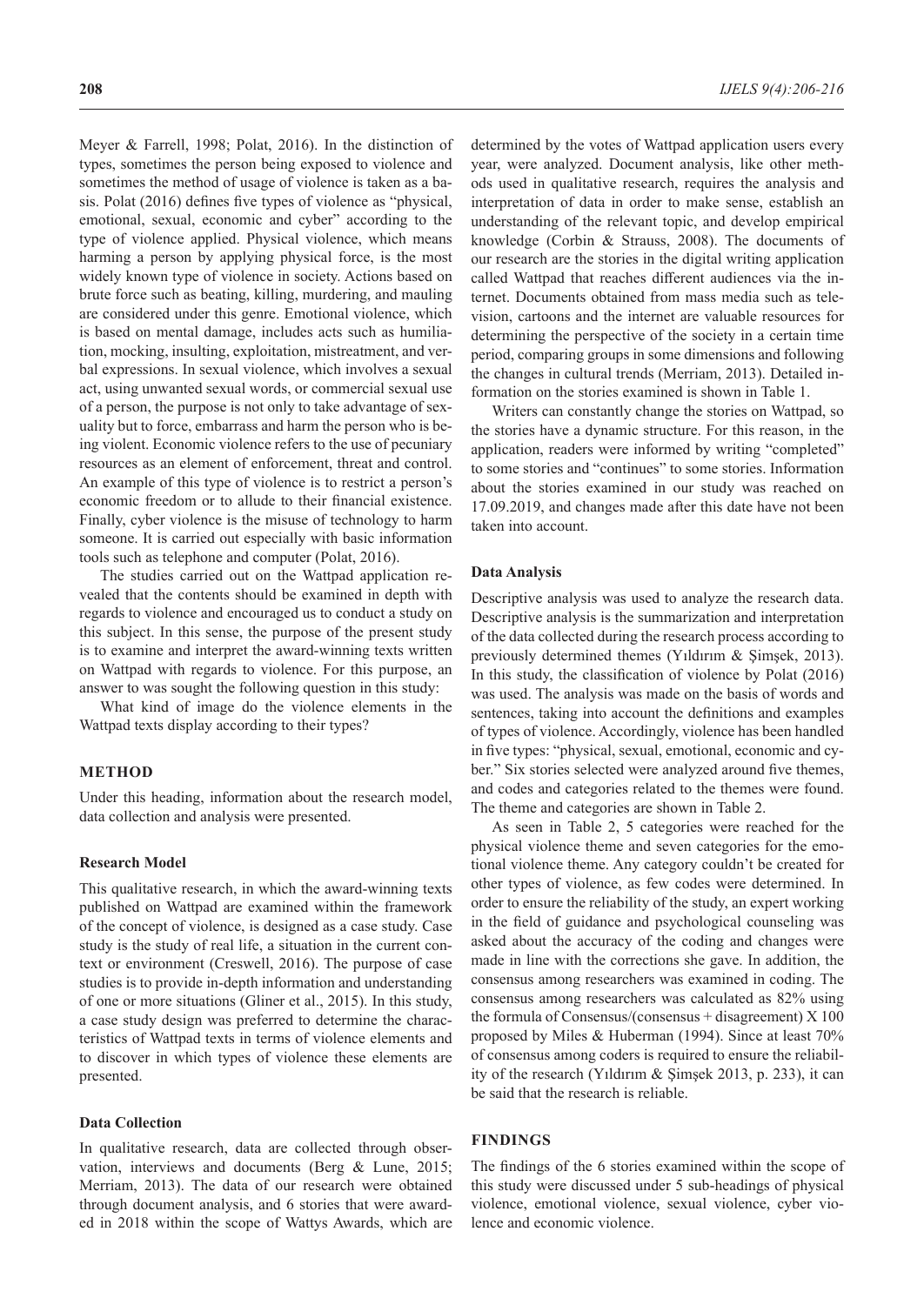|                | The Name of the Story                                                        | <b>The Author</b> | Number of<br><b>Chapters</b> | Number of<br><b>Reads</b> | <b>Status</b> | The Category of<br><b>Wattys</b> |
|----------------|------------------------------------------------------------------------------|-------------------|------------------------------|---------------------------|---------------|----------------------------------|
| S1             | Cesedim Ask Kokuyor (My Corpse Smells)<br>Love)                              | Agâh Ensar Can    | 35                           | 60.6K                     | Completed     | Originals                        |
| S <sub>2</sub> | Tuvaldeki Kan (The Blood on the Canvas)                                      | aysgl mrcn        | 35                           | 41.3K                     | Continues     | <b>Breakthroughs</b>             |
| S <sub>3</sub> | Vera                                                                         | golgeyazar15      | 13                           | 80.2K                     | Continues     | World-founders                   |
| S4             | Gecenin Karanlığında: Salgın (In the<br>Darkness of the Night: The Pandemic) | Yücehan Özkan     | 27                           | 24K                       | Completed     | Heroes                           |
| S5             | Hazar Denizi (The Caspian Sea)                                               | anonimandalina    | 20                           | 94.8K                     | Continues     | Game Changers                    |
| S6             | Pamuk Prenses Bir Katil (The Snow White:<br>A Murderer)                      | oziwuzhere        | 14                           | 26.1K                     | Completed     | The "Incompatible"s              |

**Table 1.** Information on stories analyzed

**Table 2.** Themes and categories

| <b>Themes</b>                       |                             |                          |                        |                       |
|-------------------------------------|-----------------------------|--------------------------|------------------------|-----------------------|
| <b>Physical Violence Categories</b> | <b>Emotional Violence</b>   | <b>Economic Violence</b> | <b>Sexual Violence</b> | <b>Cyber Violence</b> |
| Act of Physical Violence            | Lie                         |                          |                        |                       |
| Physical Response                   | <b>Emotional Reaction</b>   |                          |                        |                       |
| Perpetrator of Violence             | Disdain, Teasing and Insult |                          |                        |                       |
| The Victim of Violence              | Intimidation                |                          |                        |                       |
| Violence Tools                      | Isolation                   |                          |                        |                       |
|                                     | Attitude                    |                          |                        |                       |
|                                     | Emotion                     |                          |                        |                       |

#### **Findings Related to Physical Violence**

The components of violence in 5 main and 3 subcategories of the physical violence theme are illustrated in Table 3:

According to Table 3, the story that contained the most physical violence element was the S1. In this story, due to the multiple use of the 100 physical violence code in the text; the element of physical violence was encountered 344 times. The story with the least physical violence elements was the S5. The most frequently repeated codes of violence were "killing" (f=78), "to dying" (f=46) and "shooting" (f=24). It was found that while S1, S3 and S6 contained physical violence elements from each category, S2 and S4 contained violence elements from 4 main and 3 subcategories, and S5, only 1 from main and 2 from subcategories.

When physical violence is analyzed according to its categories, it was found that the term of violence was used 78 times in the "bullying" category, 248 in the "killing" category, 235 in the "harming" category, 47 in the physical response main category, 29 in the main category of the perpetrator of violence, 41 in the main category of the victim of violence, 143 in the main category of "violence tool". It has been determined that the item is included. The following paragraphs are the examples including the element of physical violence in the stories:

"I'd seriously consider cutting a corpse with an axe. I had no idea how he persuaded me. Istuck the ax in the waist of the corpse and pulled it back out. I stuck it one more time so it could come off, and one more time. Rumpel began clapping as the body was split in two. "Bravo! Bravo!" I just skipped it and this time I began to disjoin the arms from the body. Then her legs. Of course I vomited as well

while doing all this. However, before it continued, I got used to blood and skin. When the body was cut into pieces, I turned to Rumpel. Understanding the question mark in my gaze, "Next thing to do is to burn it. But where?" she murmured. (…) "We don't even have a crappy camera system in our poor and worthless neighborhood. We put the body in a garbage bag, then throw it away and burn it. That's it, Pera! Let's burn so as not to get burnt!" (S6).

"The officer, who had got it in for me in the orphanage, said that if I did not finish painting the cell until the evening, the beating would be doubled in the evening (…) The bastinado I was subjected to yesterday made it difficult for me to even stand on. (…) When I thought of the beating last night, I grasped the brush harder. The screams and prayers I shouted after every beating he hit, and the endless and unrelenting rage of that official. My tears that dried up due to crying every night, my itchy hair with lice and my feet that lost their function due to pain summed up my day-to-day exhaustion. (…)" (S1).

In the stories, it is clearly observed that the main characters were subjected to violence by one or more people or utilized violence as a force. These two paragraphs above nicely illustrate this.

### **Findings Regarding Emotional Violence**

The elements of violence under the 7 categories of the emotional violence theme "Lying, Emotional Reaction, Insult/ Teasing/Insult, Intimidation, Isolation, Attitude, Emotion" are illustrated in Table 4.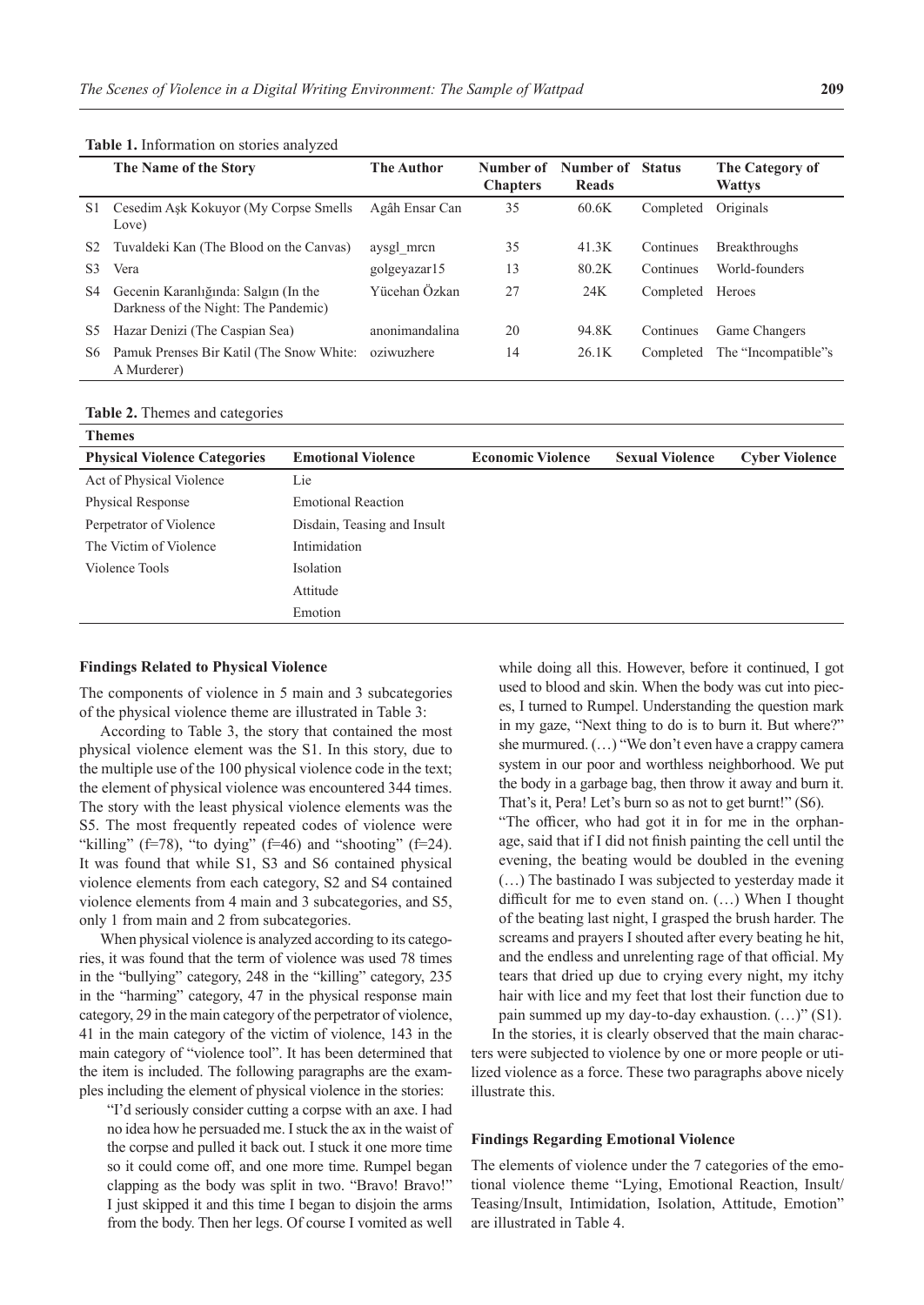**Table 3.** Findings of physical violence

| <b>Story</b>   | <b>Code Frequency</b> | Codes                                                                                                                                                                                                                                                                                                                                                                                                                                                                                                                                                                                                                                                                                                                                                                                                                                                                                                                                                                                                                                                                                                                                                                                                                                                                                                                                                                                                                                                                                                                                                                                                                                                                                                                                                                                                                                                                                                                                                                                                                                                                                                                    |
|----------------|-----------------------|--------------------------------------------------------------------------------------------------------------------------------------------------------------------------------------------------------------------------------------------------------------------------------------------------------------------------------------------------------------------------------------------------------------------------------------------------------------------------------------------------------------------------------------------------------------------------------------------------------------------------------------------------------------------------------------------------------------------------------------------------------------------------------------------------------------------------------------------------------------------------------------------------------------------------------------------------------------------------------------------------------------------------------------------------------------------------------------------------------------------------------------------------------------------------------------------------------------------------------------------------------------------------------------------------------------------------------------------------------------------------------------------------------------------------------------------------------------------------------------------------------------------------------------------------------------------------------------------------------------------------------------------------------------------------------------------------------------------------------------------------------------------------------------------------------------------------------------------------------------------------------------------------------------------------------------------------------------------------------------------------------------------------------------------------------------------------------------------------------------------------|
| $\rm S1$       | 344<br>(code 100)     | Act of Physical Violence: <i>Bullying</i> : laying hold of/seizing by the collar (3), getting someone sent to<br>jail $(2)$ , pulling about/pushing around $(4)$ , sitting some down, housebreaking, spitting at someone $(2)$ ,<br>pushing (13), dragging someone, tying some up (2), kidnapping (3), shutting someone up, convicting,<br>handcuffing (2), preventing someone, pouring out someone's meal, bringing someone in, detaining<br>someone, taking hold of someone (2).<br>Murder: death agony, taking someone's life (3), ending someone's life, finishing someone off (5),<br>unidentified murder, shooting to pieces (2), breaking someone's pen, massacre, killing someone (57),<br>dying (46), death (4), tearing someone down, murder (3), terminating, assassination, wiping off the face<br>of the earth, annihilating someone, gunning someone down (5).<br>Harming: stabbing (3), assaulting (2), biological attack, beating (3), hitting (someone) (8), pounding<br>on someone $(2)$ , crushing someone (with a car), kicking around $(9)$ , torture, oppressing someone $(2)$ ,<br>smacking, hurting someone (5), whipping (3), throwing (stone), knocking over (2), releasing brake,<br>punching (someone) (4), head butting, piercing (one's hand), pinning against the wall (2), knocking<br>about, beating up (2), taking one's own life, explosion (2), knocking someone off, thrusting (something<br>on someone), slapping something (onto someone), making a mess, flapping, (hitting) operating, stabbing,<br>putting the squeeze on someone, barreling into, playing one side against the other, confrontation,<br>shooting with a gun (2), suppressing.<br>Physical Response: pain (6), blood (11), groaning (2), getting a black eye.<br>Perpetrator of Violence: murderer (9), villain (2), gang, executioner (7).<br>The Victim of Violence: victim $(2)$ , corpse $(6)$ , carcass, the dead $(3)$ .<br>Violence Tools: hand grenade, gun (17), dagger, axe, bullet (5), snapper, baton, pistol (4), tools (2),<br>pump-rifle, barrel (2), trigger (2), bullet casing (3), shackles. |
| S <sub>2</sub> | 74<br>(code 35)       | Act of Physical Violence: <i>Bullying</i> : laying hold of/seizing by the collar, coercing, tying (on a chair),<br>pulling about, pulling (someone's hair) (2), flinging someone (3).<br>Murder: strangling, shredding, bumping somebody off, killing (16), death, homicide, gunning someone<br>down.<br>Harming: crashing, assaulting (3), causing pain, hitting (someone), blow/hit (3), kicking, physical<br>bullying (3), torture, strangling (4), smacking (2), scratching, hurting someone, flapping, scuffling,<br>punching (3).<br>Physical Response: blood (5), floundering.<br>The Victim of Violence: the dead (5), victim, corpse.<br>Violence Tools: gun (2), fork.                                                                                                                                                                                                                                                                                                                                                                                                                                                                                                                                                                                                                                                                                                                                                                                                                                                                                                                                                                                                                                                                                                                                                                                                                                                                                                                                                                                                                                         |
| S <sub>3</sub> | 55<br>(code 37)       | Act of Physical Violence: <i>Bullying</i> : depriving someone of food, imprisoning, tying (someone's hands),<br>holding captive, bashing around.<br>Murder: agonizing, swallowing, killing (5), dying (3), death, dismembering (2), wiping out, gunning<br>someone down (2).<br>Harming: crashing\ sticking (4), assault (3), biological attack, beating, shooting with a gun (2), flying at<br>someone, snatching, blow, throwing about, hitting (at the wall), kick, blowing down, setting on fire.<br>Physical Response: blood (3), groaning, pain (2).<br>Perpetrator of Violence: flesh eating (creature).<br>The Victim of Violence: corpse.<br>Violence Tools: spear, saw, weapon (2), bomb.                                                                                                                                                                                                                                                                                                                                                                                                                                                                                                                                                                                                                                                                                                                                                                                                                                                                                                                                                                                                                                                                                                                                                                                                                                                                                                                                                                                                                      |
| S <sub>4</sub> | 198<br>(code 51)      | Act of Physical Violence: <i>Bullying</i> : seizing by the collar, pulling (the trigger), making someone kneel<br>down, flinging someone (10), grappling.<br>Murder: shearing, beating down (7), neutralizing someone (2), finishing off (2), massacre, killing<br>someone (17), dying, tearing someone down (5), firing the gun dry, shooting with a gun (9).<br>Harming: crashing (3), sticking (3), shooting with a gun (24), pounding on someone (4), blow (3),<br>crushing (3), throwing about (4), crashing (2), kicking (2), setting on fire, shooting, make a hole (on the<br>head), coming upon (4), piercing (head), blowing up (2), biting off (2), splitting (2), punching someone<br>out, causing to fall, blowing something up.<br>Physical Response: blood (4).<br>The Victim of Violence: corpse, the dead.<br>Violence Tools: bomb $(2)$ , weapon $(6)$ , knife $(16)$ , axe $(7)$ , bullet $(3)$ , gun $(5)$ , rifle $(10)$ , bullet $(11)$ ,<br>shield, rifle butt (2), barrel, cartridge, rocket (2).                                                                                                                                                                                                                                                                                                                                                                                                                                                                                                                                                                                                                                                                                                                                                                                                                                                                                                                                                                                                                                                                                                |
| S <sub>5</sub> | 11<br>(code 6)        | Act of Physical Violence: Bullying: dragging.<br>Harming: causing pain, hitting (someone, blowing/hammering in the head (4), head butting, pulling by<br>someone's arm (3).                                                                                                                                                                                                                                                                                                                                                                                                                                                                                                                                                                                                                                                                                                                                                                                                                                                                                                                                                                                                                                                                                                                                                                                                                                                                                                                                                                                                                                                                                                                                                                                                                                                                                                                                                                                                                                                                                                                                              |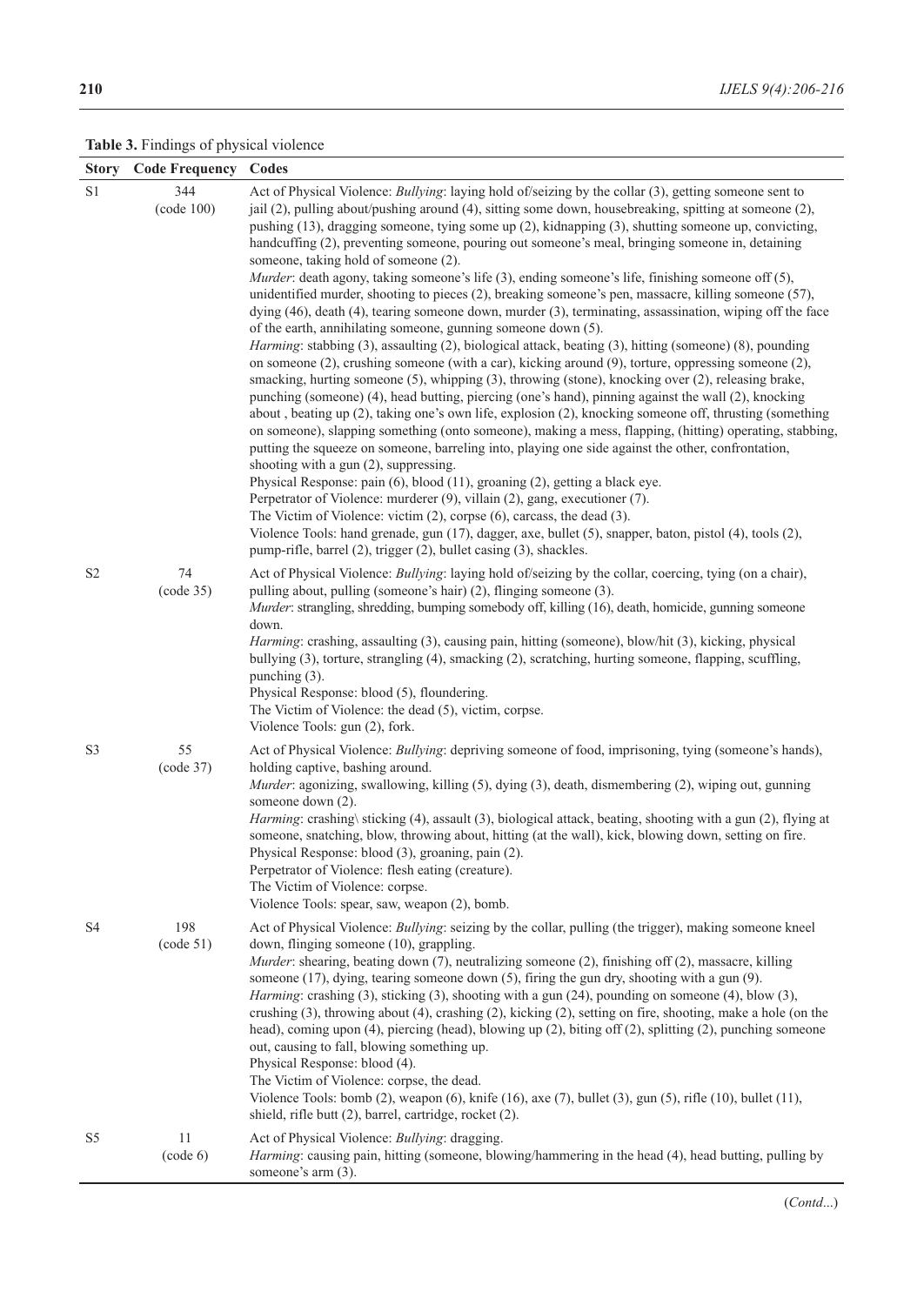**Table 3.** (*Continued*)

| <b>Story</b>   | <b>Code Frequency</b> | Codes                                                                                                          |  |
|----------------|-----------------------|----------------------------------------------------------------------------------------------------------------|--|
| S <sub>6</sub> | 141                   | Act of Physical Violence: <i>Bullying</i> : throwing someone out of the house (3), seizing by the collar, pull |  |
|                | (code 50)             | someone's hair, pushing (3).                                                                                   |  |
|                |                       | <i>Murder:</i> strangling, torturing to dead, blowing someone's brains out, killing oneself (3), annihilating  |  |
|                |                       | someone, murdering $(8)$ , dying $(3)$ , homicide $(3)$ , shooting with a gun $(7)$ .                          |  |
|                |                       | Harming: crashing, sticking (4), shooting, hitting (someone) (4), blow (2), crashing, kicking (2),             |  |
|                |                       | burning (a dead body) (3), shooting, flinging someone, fighting (2), throwing (something at someone's          |  |
|                |                       | head), feloniousness (2), crushing, savagery, grappling, brake failing (2), cutting off (a limb),              |  |
|                |                       | driving into a corner (2), swinging (head out of window), injuring someone, smashing (someone's face),         |  |
|                |                       | suppressing, cutting into pieces (2).                                                                          |  |
|                |                       | Physical Response: blood (10), groaning.                                                                       |  |
|                |                       | Perpetrator of Violence: murderer (9).                                                                         |  |
|                |                       | The Victim of Violence: victim $(3)$ , corpse $(15)$ , hostage.                                                |  |
|                |                       | Violence Tools: saw (2), weapon (8), dagger, knife (9), axe (4), walking stick, bullet.                        |  |
| Total          | 823 (279 codes)       |                                                                                                                |  |

| Table 4. Emotional violence findings |  |  |
|--------------------------------------|--|--|
|--------------------------------------|--|--|

| <b>Story</b>   | <b>Code Frequency</b>              | Codes                                                                                                                                                                                                                                                                                                                                                                                                                                                                                                                                                                                                                                                                                                                                                                                                                                                                                                                                                                                                                                                                                                                                                                                                                                                                                                                                                                                                                                                                                                                                                                                                                                                                                               |
|----------------|------------------------------------|-----------------------------------------------------------------------------------------------------------------------------------------------------------------------------------------------------------------------------------------------------------------------------------------------------------------------------------------------------------------------------------------------------------------------------------------------------------------------------------------------------------------------------------------------------------------------------------------------------------------------------------------------------------------------------------------------------------------------------------------------------------------------------------------------------------------------------------------------------------------------------------------------------------------------------------------------------------------------------------------------------------------------------------------------------------------------------------------------------------------------------------------------------------------------------------------------------------------------------------------------------------------------------------------------------------------------------------------------------------------------------------------------------------------------------------------------------------------------------------------------------------------------------------------------------------------------------------------------------------------------------------------------------------------------------------------------------|
| S <sub>1</sub> | 212<br>(code 128)                  | Lie: slander (2), deception (2), calumniation.<br>Emotional Reaction: shouting out, rebuking, reproach, pain, shouting (32), seeing red;<br>Disdain, Teasing and Insult: (sh*t, crap, slack, psychopath, jack*ss pastic, wacky, lackey, despicable,<br>villain, shitty leg, imbecile, alley cat, inconsiderate, rude, nignog, swindler, dick head, idiot, stupid,<br>dingy, ars*h*le, crazy, mean etc.) insult (67), insulting (2), swearing, giving orders, irritating (2),<br>teasing, messing with someone's head, underestimating.<br>Intimidation: rebuffing, threat (17), making someone lose appetite, shutting somebody up, scolding,<br>interrupting, emotional bullying (4), inflicting pain, parental pressure, devastating (2), sucking someone<br>dry (2), make someone's life miserable, driving somebody mad, driving somebody nuts (3), digging a pit<br>for somebody, making (someone's) bones (2), playing ducks and drakes with (someone), falling victim<br>to someone's wrath $(2)$ , shining (someone) on $(3)$ , pulling something on someone, pulling somebody<br>down, stabbing in the back, breaking to pieces (2). Isolation: make someone dependent, cleaning<br>somebody out (3), tying somebody's hands, depriving somebody of something, blacking something out,<br>stealing someone's life, dismissing.<br>Attitude: jumping down one's throat (4), pointing a gun (1), handling without gloves (2), being rude (4),<br>desecration of a corpse, attitudinizing, taking advantage of (someone) (2), retaliation, banging one's fist<br>on the table, shutting the door on.<br><i>Emotion</i> : taking revenge on (2), vengeance (8), rage, anger (3), betrayal (2). |
| S <sub>2</sub> | 37<br>(code 18)                    | Emotional Reaction: shouting (8).<br>Disdain, Teasing and Insult: insult (2), cursing someone, ignoring.<br>Intimidation: calling somebody to account, attacking someone verbally, threatening (8), emotional<br>bullying (2), being red-hot, bothering.<br>Attitude: insidiousness, being irritated (3),<br>glaring, slamming the door, throwing a glance at,<br>opening the door without knocking (inconsiderateness)<br>banging one's fist on the table (2),<br>Emotion: jealousy                                                                                                                                                                                                                                                                                                                                                                                                                                                                                                                                                                                                                                                                                                                                                                                                                                                                                                                                                                                                                                                                                                                                                                                                                |
| S <sub>3</sub> | 3                                  | Emotional Reaction: bursting out, scream.<br>Intimidation: frightening.                                                                                                                                                                                                                                                                                                                                                                                                                                                                                                                                                                                                                                                                                                                                                                                                                                                                                                                                                                                                                                                                                                                                                                                                                                                                                                                                                                                                                                                                                                                                                                                                                             |
| S4             | 17<br>(code 10)                    | Emotional Reaction: growling, screaming (2); Disdain, Teasing and Insult: insult (scumbag, bastard,<br>rat-bastard) (3); Intimidation: threatening (5); Attitude: jumping down one's throat (2), desecration of a<br>corpse (2), charging down on someone, run onto (someone)                                                                                                                                                                                                                                                                                                                                                                                                                                                                                                                                                                                                                                                                                                                                                                                                                                                                                                                                                                                                                                                                                                                                                                                                                                                                                                                                                                                                                       |
| S <sub>5</sub> | 18<br>(code 18)                    | Emotional Reaction: reprimanding; Disdain, Teasing and Insult: (stupid, stupidly, jack*ss,<br>brainless) defamation (12), swearing, being opinionated (employing someone with a conviction);<br>Intimidation: offending, mistreating; Attitude: misbehaving.                                                                                                                                                                                                                                                                                                                                                                                                                                                                                                                                                                                                                                                                                                                                                                                                                                                                                                                                                                                                                                                                                                                                                                                                                                                                                                                                                                                                                                        |
| S6<br>Total    | 47<br>(code 27)<br>334 (201 codes) | Emotional Reaction: screaming (4).<br>Disdain, Teasing and Insult: (foolish, evil, moron, dirtbag, sh*t-ass, villain, psychopath, foolish)<br>defamation (11), swearing;<br>Intimidation: threatening (with a fork, knife, weapon, scratching someone's eyes out) (14), hissing, lifting<br>up one's voice (2), frightening, emotional bullying, keeping somebody waiting, acting superior, cruelty (4).<br>Attitude: being rude, misbehaving, desecration of a corpse (2), shutting the door on, giving the stink-eye.<br>Isolation: kicking someone out of the house (3).                                                                                                                                                                                                                                                                                                                                                                                                                                                                                                                                                                                                                                                                                                                                                                                                                                                                                                                                                                                                                                                                                                                         |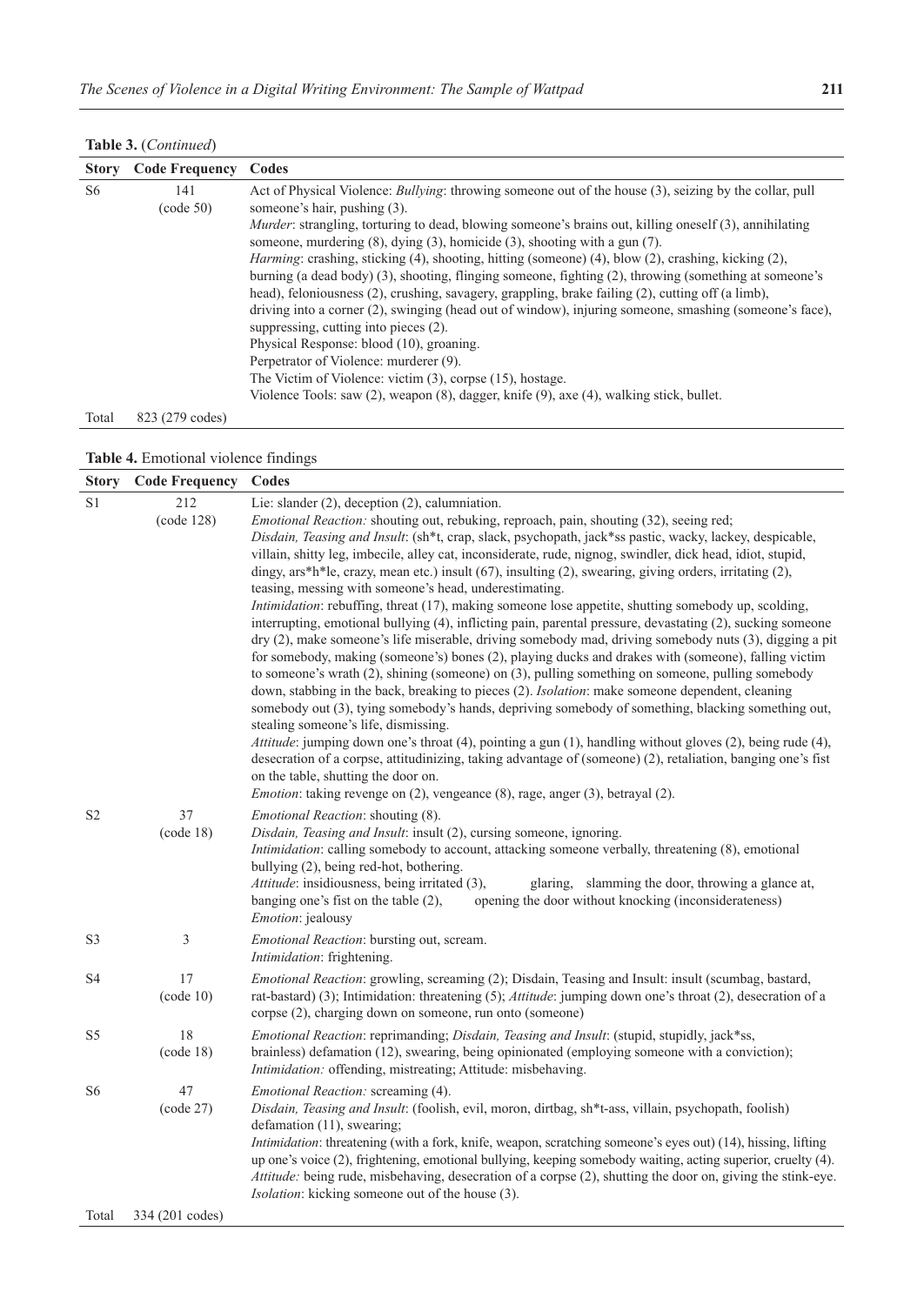According to Table 4, the story containing the most emotional violence element was S1. In this story, the element of emotional violence was encountered 212 times due to the multiple use of the 128 emotional violence code in the text. The story with the least elements of emotional violence was S3. The most repeated code of violence was "insult" (f=95). The insult code represented hurtful slang expressions such as "idiot, as\*shole, brainless, scumbag, bastard, rat-bastard, despicable creature, dirtbag, sh\*t-ass, villain, psychopath, foolish". While there were also emotional violence elements from 7 categories in S1, it is clear that there were emotional violence elements from 5 categories in S2 and S6, from 4 categories in S4 and S5, and only from 2 categories in S3.

When emotional violence was examined according to its categories, it was found that it contained 109 violence elements in the "Disdain, Teasing and Insult" category, 98 in the "Intimidation" category, 60 in the "Emotional Response" category, 41 in the "Attitude" category, 17 in the "Emotion" category, and 5 in the "Lie" category. The following paragraph is an example of the emotional violence in the stories:

"Ten years after my family left me, I was taken from the child protection agency by Korel Dinçer, one of the important names in the police organization, and I was raised under his supervision. After that day, I did nothing for myself. When they asked me to get it, I got it: When they asked me to come, I went there. I always waited for them to say go, but somehow I could never hear them say go. Would you let go of a person whose freedom you have in your hands? I really wish I was free, and lived freely. It is the freedom that makes human beings human. But I was never free in life. It's because there were always people whom I owed to. There always threatened and they kept fiddling with me throwing me from side to another because of my encumbrance. "(S1)

The example above shows how isolation, one of the subcategories of emotional violence, is included in stories. The reader can witness all kinds of emotional violence in some stories. It was found that the most common form of emotional violence was the insults used to belittle or ridicule.

#### **Findings Regarding Sexual Violence**

The elements of sexual violence in the stories are illustrated in Table 5:

According to Table 5, 2 sexual violence elements were encountered in S1, and only 1 in S2 and S5. There was no sexual violence item in S3 and S4. Even though there were 4 codes of sexual violence in total, since one code (Ogling at someone) was repeated, the element of sexual violence was encountered 5 times in the text. Two examples of sexual violence in the stories are as follows:

"As I was closing the door of closet\ I jumped at the sound of a gun. I was so curious as to what happened to my mother. I couldn't get out of that closet because of fear. When my father came in the evening, he found me. They killed my mother. Alkan! They raped my mother and killed her!" (S2)

"He began to ogle at me for a long time shamelessly." (S5)

|  |  | Table 5. Findings of sexual violence |  |  |  |  |
|--|--|--------------------------------------|--|--|--|--|
|--|--|--------------------------------------|--|--|--|--|

| <b>Story</b>   | <b>Code Frequency</b>         | Codes                        |
|----------------|-------------------------------|------------------------------|
| S <sub>1</sub> |                               | Kissing (without permission) |
| S <sub>2</sub> | 2                             | Harassing, Raping            |
| S <sub>3</sub> | 0                             |                              |
| S <sub>4</sub> | 0                             |                              |
| S <sub>5</sub> | $\mathfrak{D}_{\mathfrak{p}}$ | Ogling at someone $(2)$      |
| S <sub>6</sub> | 0                             |                              |
| Total          |                               | $5(4 \text{ codes})$         |
|                |                               |                              |

Even though they were not frequently encountered in the stories, it was found that the sexual violence elements also appeared in Wattpad texts, as clearly seen in the examples above.

#### **Findings Regarding Economic Violence**

The elements of economic violence in the stories are illustrated in Table 6:

According to Table 6, economic violence elements were encountered in S1, S2 and S6, whereas no economic violence element was found in S3, S4 and S5. Even though there were 2 economic violence codes in total, since the codes were repeated, the economic violence element was encountered 7 times in the text. The following paragraph is an example of economic violence in the stories:

"Many people around me have died until today. While they died only once, you killed me gradually by keeping me alive. As I woke up each and evet day, I died one more time. You sentenced me to pain. You stripped me of my job, you took the woman I loved, you took my memories from me, but I can't do the same. I managed to play your side against the others." (S1)

In the 6 stories examined, it was found that economic violence was encountered only 2 times in the form of threatening with money and stripping somebody of his/her job. The quote above exemplifies the economic violence of stripping somebody of his/her job.

#### **Findings Regarding Cyber Violence**

The cyber violence elements in the stories are illustrated in Table 7:

According to Table 7, cyber violence items were encountered only in S1 and S2, and no cyber violence element was found in S3, S4, S5 and S6. Even though there were 3 cyber violence codes in total, 5 cyber violence elements were encountered in the text because they were repeated twice. The following quote is an example of cyber violence in the stories:

"(…) He decided to put the file he had pulled out of his bag into the drawer he had unlocked. However just in case, he removed the things inside and placed them at the bottom; but he was petrified with what he saw there. There it was the device! There was this little bugging device at the bottom of the drawer, which was always locked and of which he only had the key." (S2)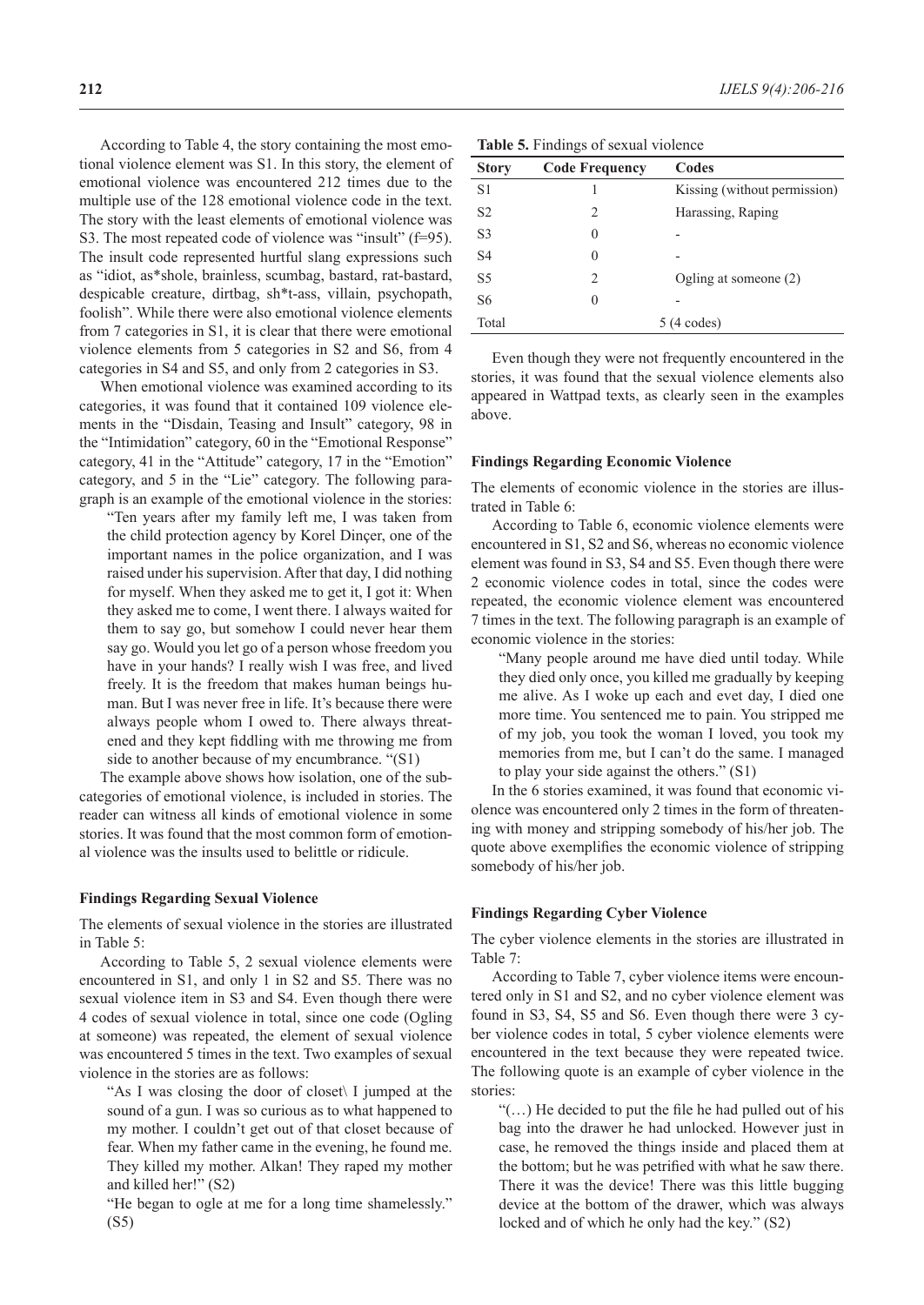| <b>Story</b>   | <b>Code Frequency</b> | Codes                                                            |
|----------------|-----------------------|------------------------------------------------------------------|
| S1             |                       | Stripping somebody of his/her job                                |
| S2             | 3                     | Threatening with money (3)                                       |
| S <sub>3</sub> | 0                     |                                                                  |
| S4             | $\theta$              |                                                                  |
| S <sub>5</sub> | 0                     |                                                                  |
| S6             | 3                     | Stripping somebody of his/her<br>job (2), threatening with money |
| Total          |                       | $7(2 \text{ codes})$                                             |

**Table 6.** Findings of economic violence

**Table 7.** Findings of cyber violence

| <b>Story</b>   | <b>Code Frequency</b>         | Codes                                   |  |  |
|----------------|-------------------------------|-----------------------------------------|--|--|
| S <sub>1</sub> | 3                             | Harassing by text,<br>wiretapping $(2)$ |  |  |
| S <sub>2</sub> | $\mathfrak{D}_{\mathfrak{p}}$ | Phone-hacking $(2)$                     |  |  |
| S <sub>3</sub> | 0                             |                                         |  |  |
| S <sub>4</sub> | 0                             |                                         |  |  |
| S <sub>5</sub> | 0                             |                                         |  |  |
| S <sub>6</sub> | 0                             |                                         |  |  |
| Total          |                               | $5(3 \text{ codes})$                    |  |  |

With the introduction of technology into our lives, it is clearly observed that cyber violence appears as one type of violence. As in the example, this violence in the stories was encountered in the way someone was wire-tapped, phonehacked or harassed by text messages.

#### **DISCUSSION AND CONCLUSIONS**

In this study, in which the texts that was awarded the Watty's 2018 prize on the Wattpad digital media platform were examined within the framework of the concept of violence and types of violence, it was found that "physical, sexual, emotional, economic and cyber" violence elements were encountered in the stories analyzed, and especially the physical and emotional violence were common among them. While the acts of physically "killing" and "dying" stand out in these stories, emotionally insults are used often with the aim of disdaining and ridiculing. Even if they are in the least, there are some aspects of sexual, economic and cyber violence in the texts. The readers encounter all kinds of violence in some stories. Regarding the fact that these awards were granted in accordance with the likes of the users, it is understood that children in the age of development were keen on the violent texts and the Wattpad platform supported their interest. Furthermore, it is possible to predict that Watty's awards on the platform will attract the attention of more children to these violent texts. So, the question is; Are children able to take notice of the violence in the texts they read? According to the study conducted by Güran Yiğitbaşı (2018) with the Wattpad readers, the vast majority of undergraduate students (75%), 41% of middle school students and 57% of high school students thought that the issues covered on Wattpad contained violence.

These findings illustrate that the higher the education level of the individuals, the better they can recognize the violence. On the other hand, considering the fact that Wattpad is used especially by secondary school students (Tirocci, 2018) and only 41% of students in this age group had awareness of violence, it's possible say that many children read violent texts with interest without realizing it. It is because, it was observed in our study that many elements of violence were encountered in the Wattpad texts. In addition to the fact that the Wattpad stories involving violence were "liked" by the users, as well as the fact that all the thoughts, feelings and dreams were written down in this virtual environment, even though they were written by adults considering their peers, it should be remembered that all content is accessed by users of all ages.

According to the Social Learning Theory, individuals acquire their new behaviors by interacting with their social environment by using imitation, observation and modeling methods (Bandura, 1977). For this reason, the characters offered to children in the content and their attitudes become all the important. Because every hero in the setup of the text, all kinds of social relations, all types of behavior, implicit-explicit, presented in all ways, social and moral values have the potential to influence the children (Cüceloğlu, 2001, p.107). For example, children who take the characters who are violent or who resolve their problems through violence as role models may imitate similar behaviors. Furthermore, even if they do not take them as role models, the use of violence by the heroes in children's books to achieve their goals can lead to various emotional damages in children (Sever, 2002). As far as the findings of this study are concerned, the heroes of Wattpad stories have personal qualities who resolve their problems by resorting to violence. They achieve their goals by using violence and respond in a similar way to the violence inflicted on them. Moreover, violence in these stories is depicted as a normal part of life, it is banalized, and is often even affirmed. The heroes examined in the stories from this point of view are not elements of ideal identification for children. Furthermore, it should be remembered that this particular state of affairs in children can cause various emotional damage such as fear.

Various studies in the relevant literature ratify this finding. In his research, Ağır (2016) examined the effects of Wattpad books on the identity development of youngsters aged 11-18 and found that both main and supporting characters in the books exhibited risky behaviors such as violence, emotional and physical abuse. It was revealed that especially the main male characters displayed violent and aggressive behaviors towards the people they interacted with. In his interview with Turkish Language teachers, Ak Başoğul (2018) revealed that the Wattpad content was the leading one that teachers did not approve to be read because they constituted a negative example for children.

Many studies conducted in the relevant literature on the Wattpad platform support the results of the present study. In his study, Ağır (2017) revealed that Wattpad's most admired stories included behaviors such as carrying hurtful objects and weapons, sexual violence, violation of the rules, and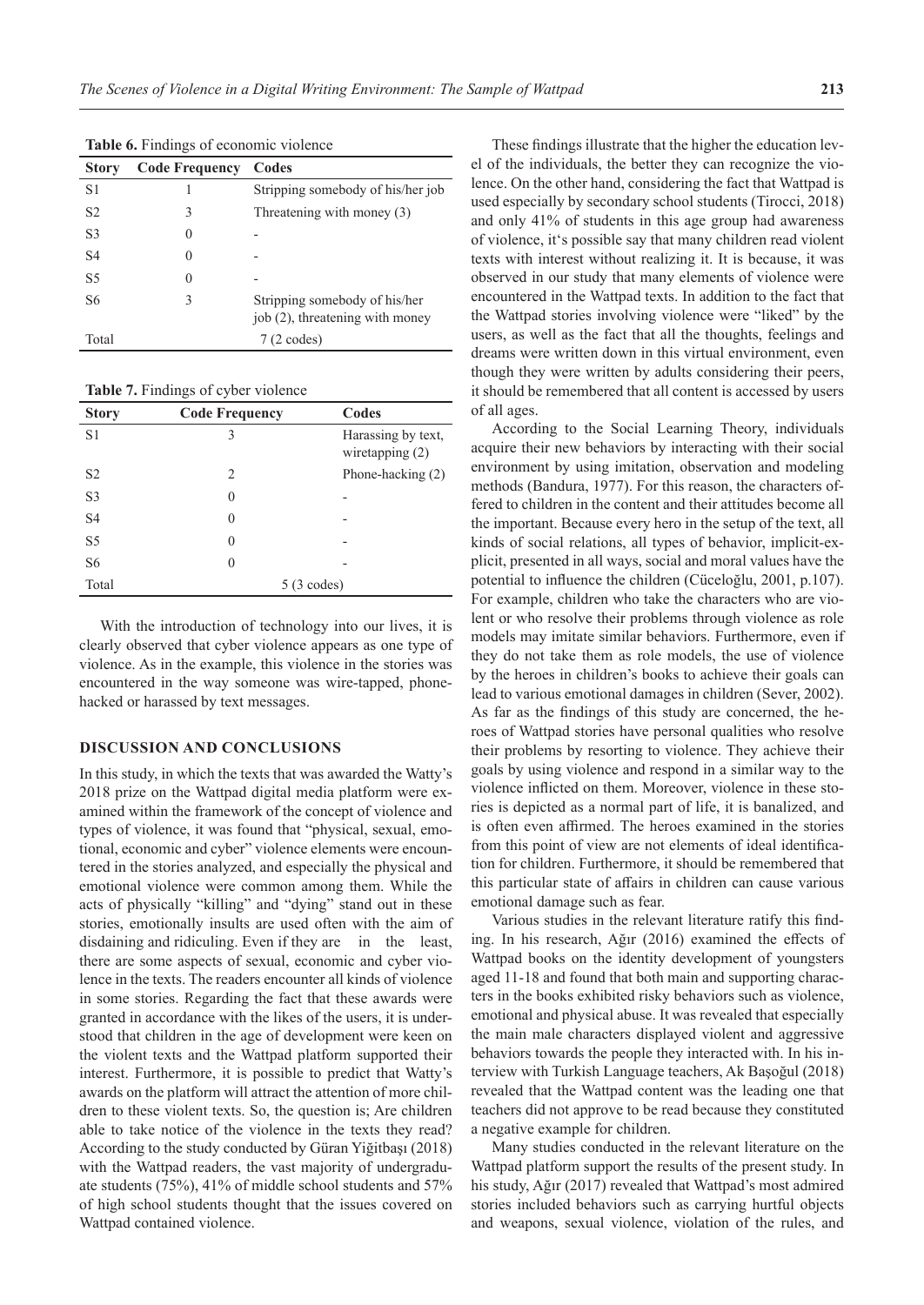drugs that might pose a variety of risks and therefore, might have negative effects on children and youngsters. He also stated that young people who read these stories became vulnerable to violence and drug addiction. In his study where he examined the five most admired novel fictions on the Wattpad platform, Ağır (2019) found that these books contained many violent and aggressive behaviors.

In his study in which he investigated with the views, perceptions and experiences of Turkish Language teachers and secondary school students about Wattpad, Ak Başoğul (2021) revealed that students enjoyed spending time on this platform, felt themselves free, preferred digital over printed materials, and had the chance to interpret books with their peers. However, his findings also demonstrated that teachers have concerns about the Wattpad and that they did not find it appropriate for young people to spend time on this platform due to elements such as violence and sexuality. In his study, it was found that there was a conflict and disagreement between the teachers and the students. The results of this study obtained from the opinions of the teachers are consistent with the results of our research.

Kaya et al. (2019) analyzed the risky behavior tendencies of young people according to their Wattpad usage. The researchers revealed that the suicidal tendencies and overall risk behavior scores of the students using the Wattpad platform were statistically significantly higher than the students who did not use the application. In another study, Karaosmanoğlu (2019) examined the fictional texts in Wattpad and revealed that these texts contained many violent behaviors and messages such as murder, as well as risky behaviors such as alcohol and drug use.

As a result of their analysis, Örgen & Güneş (2018) stated that the Wattpad books sold a lot, they had poor literary value, contained fictional imitations, and that the messages were not suitable for children and young people. According to Akar's (2019) study, Wattpad functioned as a platform that legitimized violence against women and the creation of sexist discourses that devalued women. In another study, Fast, Vachovsky & Bernstain (2016) identified that in almost every Wattpad text, male characters were portrayed as violent together with traditional gender stereotypes.

The Wattpad platform, like other new media tools that embraces our lives, contains various positive features and possesses various risks that may damage the personality development and emotional world of the individuals, cause identification with harmful role models and encourage the tendency of violence. By all means, it is not fair to ignore Wattpad's positives altogether. In fact, Wattpad is an application that can be useful in developing reading and writing skills when the necessary supervision is provided (Adiningtyas, 2020; Eskimen & Erdoğdu, 2020; Güran Yiğitbaşı, 2018; Hanifah & Bhatari, 2019; Permatasari et al., 2020; Rahman & İvan, 2019; Sari, 2016; Yuniar et al., 2019). With this application, children experience writing processes such as generating and publishing their own texts, interacting with other users, collaborating and giving feedback. Furthermore, by using this application, they spend time on their writing skills out of school and find the opportunity to improve themselves in terms of written communication. Moreover, this digital literacy practice contributes to their extracurricular reading habits and supports the peer communication. However, as is clearly seen in the findings of our study, the risks of this platform for children and adolescents should be taken into consideration as well. It is simply because what we read and write is as important as how much we read and how much we write.

As a result, even though it has the potential to contribute to the development of reading and writing skills, the uncontrolled freedom of the Wattpad application can leave indelible marks on the minds of developing children. The risks of this technological application can damage their personality development and harm their mental health.

## **SUGGESTIONS**

For the children to benefit from technology, they need to be aware of the potential risks of the new media platforms and how they can deal with them. In order to be able to minimize these risks, it is important for such platforms to have an audit system within themselves. It may be suggested to establish a genre-specific editorial system within Wattpad, and introduce an age limit for some topics or articles. In this day and age, teaching the correct use of technology has become an indispensable part of children's education. Therefore, every walk of life in the society — the schools, teachers, families, non-governmental organizations — should take action in order to promote media literacy. The greatest responsibility for using Wattpad hinges on the parents. It is recommended that families follow what content their children read, what they share there, and guide their children to use that content consistently. Consequently, it is also extremely important that teachers provide guidance to children and inform them about the informed use of this platform.

There are dozens of categories within Wattpad, and hundreds of articles under each category. In order to identify the perspectives, attitudes and values of young users on different issues, studies can be carried out 'n the future both through the articles written and by providing interviews with the authors. Furthermore, conducting new studies using different qualitative methods such as Online Photovoice (Tanhan, 2020) on the social media environments such as Wattpad where children and young people are active and express their opinions freely can be instructive.

# **REFERENCES**

- Adiningtyas, C. N. (2020). The effectiveness of using Wattpad to improve students' writing skill in vocational highschool. *RETAIN, 8*(4), 170-177.
- Ağır, M. (2016). *Teknolojinin yeni bağımlılık uygulaması ve riskleri: Wattpad [Technology's new addictive application and its risks: Wattpad].* 3. Uluslararası Teknoloji Bağımlılığı Kongresi. İstanbul.
- Ağır, M. (2017). Wattpad'in Görünmeyen Tehlikeleri. *Yeşilay, 996,* 24-26.
- Ak Başoğul, D. (2018). *Türkçe öğretmenlerinin ve önerdikleri kitapların söylemleri bağlamında okuma kültürü*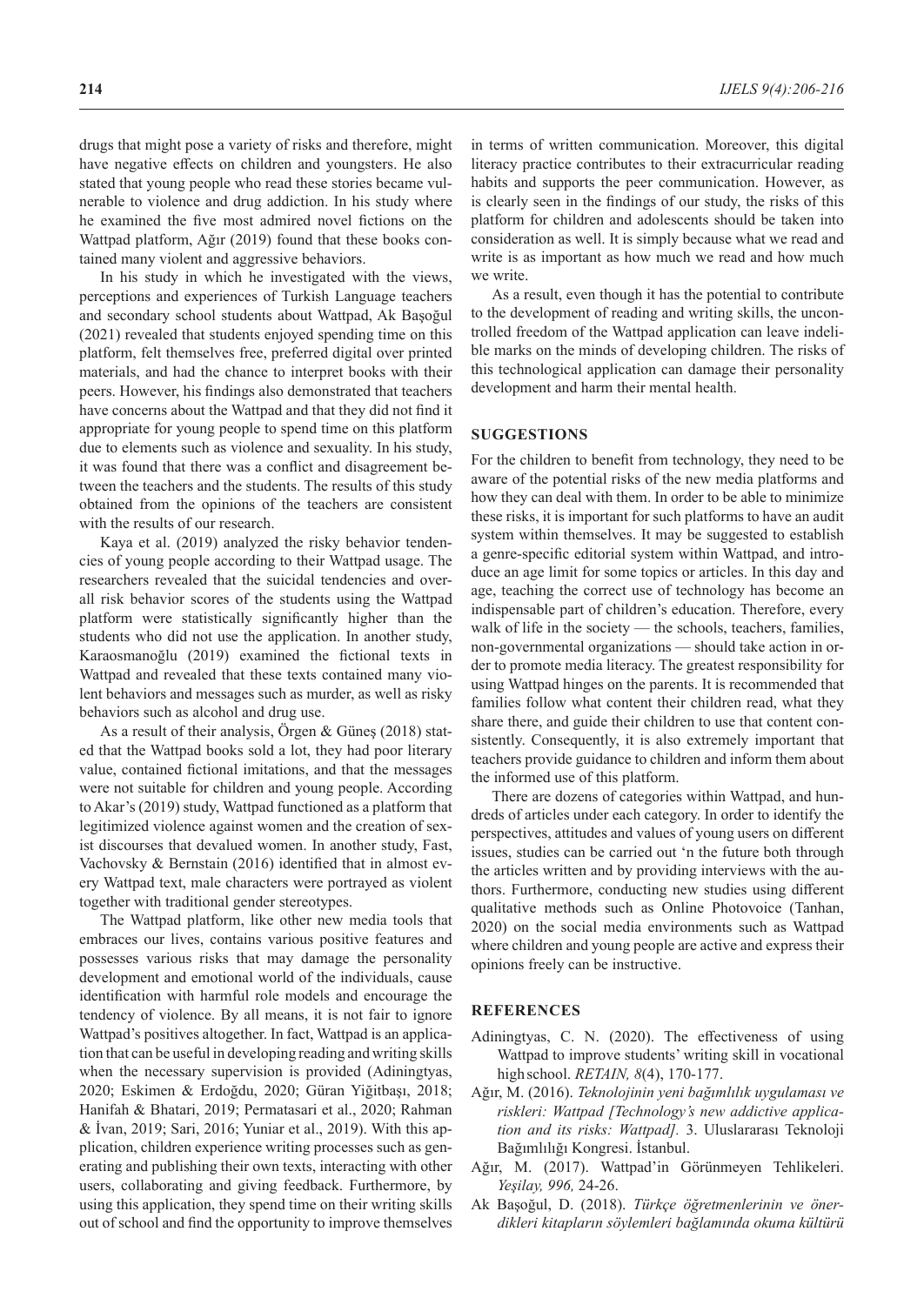*anlayışı: bir durum çalışması* (Doctoral dissertation). Marmara Üniversitesi, İstanbul.

- Ak Başoğul, D. (2021). Wattpad in youth literature based on the experiences of Turkish teachers and secondary school students. *International Journal of Education & Literacy Studies, 9*(1), 124-135. http://dx.doi.org/10.7575/aiac. ijels.v.9n.1p.124
- Akar, G. (2019). *Gender discourse in Wattpad as a youth subculture* (Master's thesis). Yeditepe University, İstanbul.
- Alikaşifoğlu, M., Ercan, O., Erginöz, E., Uysal, Ö. & Albayrak Kaymak, D. (2004). Violent behavior among Turkish high school students and correlate of physical fighting. *European Journal of Public Health*, *14*(2), 173. https://doi.org/10.1093/eurpub/14.2.173
- American Psychological Association (November, 2013). *Violence in the media psychologists' study potential harmful effects*. https://www.apa.org/action/resources/ research-in-action/protect
- Avcı, R. (2011). *Ebeveynler arası çatışma, akran ve medya etkileri ile ergenlerdeki şiddet davranışı arasındaki ilişkiler: Şiddete yönelik tutumların aracı rolü* (Doctoral dissertation). Marmara Üniversitesi, İstanbul.
- Aytekin, M., &Yavuz, B. B. (2019). Wattpad'in lisede eğitim gören kız öğrenciler üzerindeki etkisi. *Sosyal Araştırmalar ve Davranış Bilimleri Dergisi, 5*(8), 503-512.
- Bandura, A. & Walters, R. H. (1963). *Social learning and personality development.* Holt, Rinehart and Winston.

Bandura, A. (1977). *Social learning theory*. Prentice-Hall.

- Berg, B. L., & Lune, H. (2015). *Sosyal bilimlerde nitel araştırma yöntemleri* (H. Aydın, Trans*.*). Eğitim Bookstore. (Original work published 2012).
- Bilgi, A. (2005). *Bilgisayar oyunu oynayan ve oynamayan ilköğretim öğrencilerinin saldırganlık, depresyon ve yalnızlık düzeylerinin incelenmesi* (Master's thesis). Marmara Üniversitesi, İstanbul.
- Buckingham, D. (2008). Defining digital literacy What do young people need to know about digital media? In Lankshear, C. & Knobel, M. (Eds.), *Digital literacies: Concepts, policies and practices* (pp. 73-90). Peter Lang. Bushman, B.J. & L. R. Huesmann (2006). Short term and long term effects of violent media on aggression in children and adults. *Archives of Pediatrics & Adolescent Medicine, 160,* 348-352. https://doi.org/ doi:10.1001/archpedi.160.4.348
- Creswell, J. W. (2016). *Qualitative inquiry and research design- choosing among five approaches (*Bütün, M, & Demir, S. B.,Trans.). Siyasal Kitabevi. (Original work published 2013).
- Cüceloğlu, D. (2001). *İçimizdeki çocuk.* Remzi Kitabevi.
- Corbin, J. & Strauss, A. (2008). *Basics of qualitative research: Techniques and procedures for developing grounded theory* (3rd ed.). Sage.
- Eskimen, A. D. & Erdoğdu, F. (2020). Wattpad uygulaması kullanarak çocuk kitabı hazırlamayı deneyimleyen öğretmen adaylarının okuma-yazmaya yönelik tutumlarının ve bilgi-iletişim teknolojileri yeterlilik algılarının belirlenmesi. *Kastamonu Eğitim Dergisi, 28(4),* 1700-1712.
- Fast, E., Vachovsky, T., & Bernstain, M. S. (2016) Shirtless and dangerous: quantifying linguistic signals of gender bias in an online fiction writing community. *Proceedings of the Tenth International AAAI Conference on Web and Social Media,* 112-120.
- Gliner, J. A., Morgan, G.A., & Leech, N. (2015). *Research methods in applied settings: an integrated approach to design and analysis* (Turan, S. Trans.). Nobel Yayınevi. (Original work published 2009).
- Güran Yiğitbaşı, K. (2018). Transmedya hikayeciliğinde Wattpad örneği ve okur tercihlerine yönelik bir araştırma. *AJIT-e: Bilişim Teknolojileri Online Dergisi, 9*(30), 21-42. https://dergipark.org.tr/tr/pub/ajit-e/issue/54421/740729
- Hanifah, F.,& Bharati, D. (2019). The comparison between Wattpad and blog in project based learning to teach written analytical exposition text. *ELT Forum: Journal of English Language Teaching, 8*(1), 109-119. https://doi. org/10.15294/elt.v8i1.31331
- Kapçı, E. G. (2004). İlköğretim öğrencilerinin zorbalığa maruz kalma türünün ve sıklığının depresyon, kaygı ve benlik saygısıyla ilişkisi. *Ankara Üniversitesi Eğitim Bilimleri Fakültesi Dergisi*, 37(*1*), 1-13. https://doi. org/10.1501/Egifak\_0000000087
- Karaosmanoğlu, P. (2019). *Wattpad kitapları üzerine bir içerik çözümlemesi* (Master's thesis). Trabzon Üniversitesi, Trabzon.
- Kaya, Z., Kaya, S. F., Sağun, A. & Şen Koç, K. (2019). The analysis of risk behaviour tendencies of teenagers according to the use of Wattpad and some socio-demographic variables. *International Journal of Progressive Education, 15*(6), 1-16. https://doi.org/10.29329/ ijpe.2019.215.1
- Kepenekçi, Y. & Çınkır, Ş. (2005). Bullying among Turkish high school students. *Child Abuse & Neglect*, *1717*, 1-12.
- Krug, E. G., Dahlberg L. L., Mercy, J. A., Zwi, A. B. & Lozano, R. (ed.) (2002). *World report on violence and health*. Geneva, Switzerland: World Health Organization.
- Lotocki, K. (2018). *Adolescents' out-of-school writing practices with technology* (Master's thesis). State University of New York at Fredonia, Fredonia, New York.
- McCrary, J. H. (1999). *Children's heroes and heroines: Developing values manifested through artwork*. (ED 437390). ERIC. https://files.eric.ed.gov/fulltext/ ED437390.pdf
- Merriam, S. B. (2013). *Nitel araştırma* (Turan, S., Trans.). Nobel Yayınevi. (Original work published 2009).
- Meyer, A. L., & Farrell, A. D. (1998). Social skills training to promote resilience in urban sixth-grade students: One product of an action research strategy to prevent youth violence in high-risk environments. *Education and Treatment of Children, 21*(4), 461– 488.
- Michaud, Y. (1991). *Violence*. (Cem. Muhtaroğlu, Trans.). İletişim.
- Miles, M, B., & Huberman, A. M. (1994). *Qualitative data analysis: An expanded sourcebook*. (2nd Ed.). Sage.
- Nathan, A.; George, P.; Ng, M.; Wenden, E.; Bai, P.; Phiri, Z.; Christian, H. (2021). Impact of covid-19 restrictions